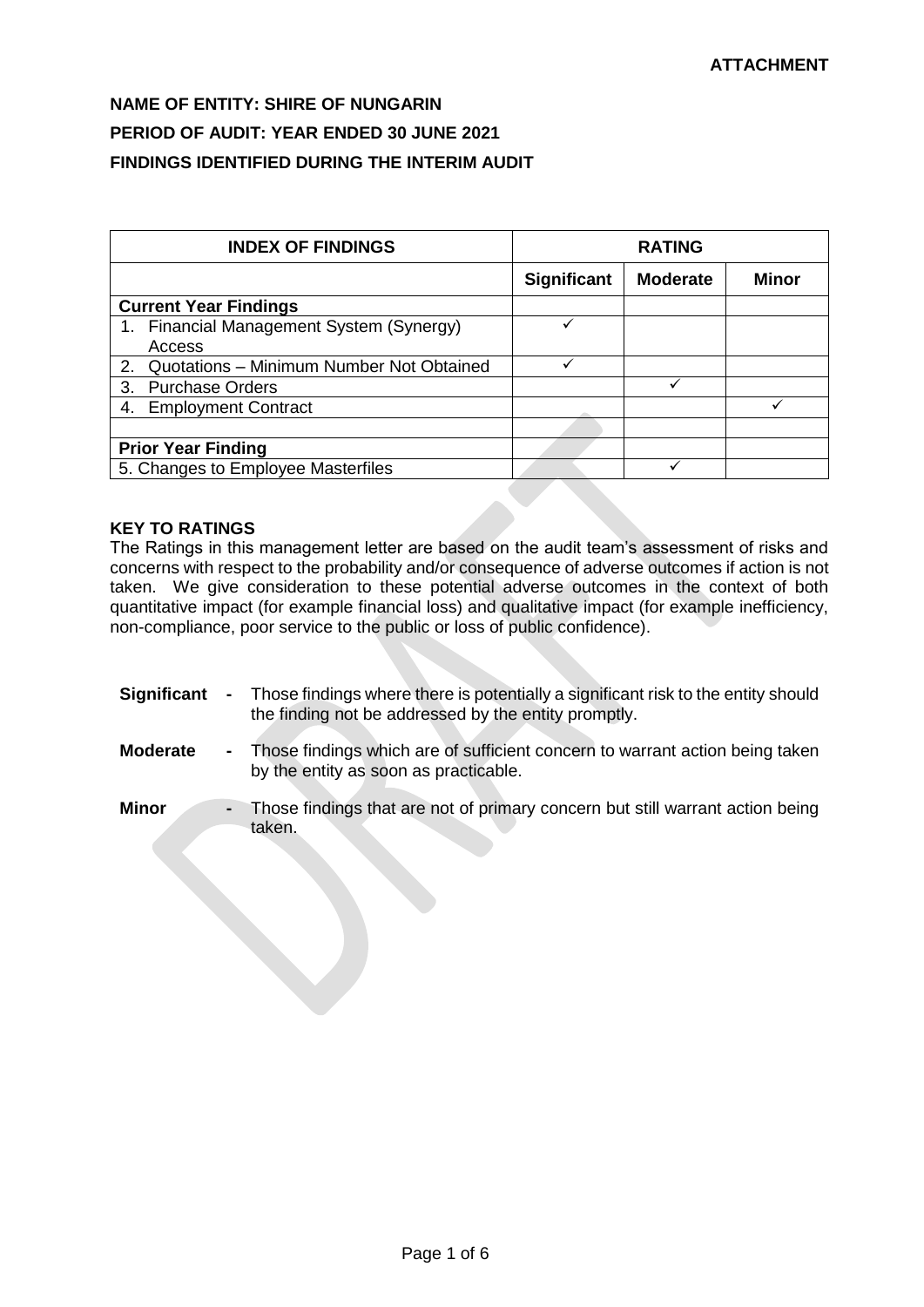# **1. Financial Management System (Synergy) Access**

### **Finding**

Based on our review of user access levels in the financial management system (Synergy), we noted all users have super user access.

We understand that the Shire provided staff with this privileged access for practicality reasons.

# **Rating: Significant**

# **Implication**

Excessive user access to the financial management system increases the risk that the system is used inappropriately. For example, this access could be used to undermine the effectiveness of system controls (such as segregation of duties) and diminish accountability.

### **Recommendation**

The Shire should:

- (i) restrict super access levels to only a small number of users;
- (ii) restrict access to enquiries only for all other staff not authorised to make and/or amend any changes in the system.
- (iii) regularly review staff access to certain modules and to ensure duties remain effectively segregated and tasks can be completed effectively and efficiently.

## **Management Comment**

**The list of staff on the synergy system include past staff, while they are still listed they have been made inactive. The Shire's IT consultant has advised the names cannot be deleted as that will result in files allocated to individuals no longer being accessible.** 

**Currently the only active staff (x4) are super users.**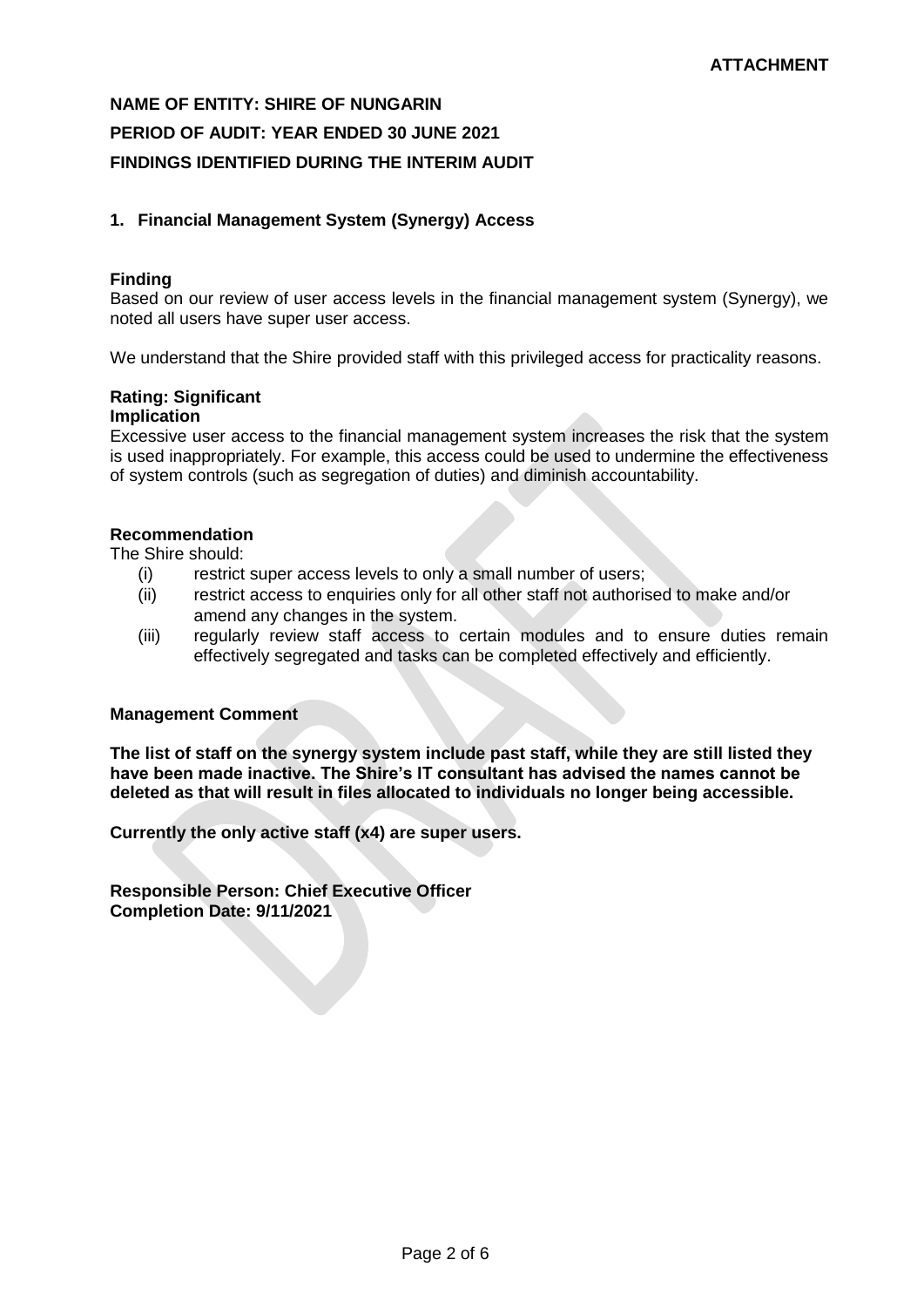## **2. Quotations – Minimum Number not Obtained**

# **Finding**

Based on our purchases testing, we noted approximately 11% of purchase transactions sampled did not have a sufficient numbers of supplier quotes as required under the Shire's purchasing policy. In addition. there was no documentation to explain why other quotes were not sought.

These instances were for the period between July – November 2020. We note that a quote declaration form was implemented from December 2020 onwards

# **Rating: Significant**

# **Implication**

Non-compliance with the internal purchasing policy increases the risk of breaching Part 4 of the Local Government (Functions and General) Regulations 1996 and regulation 11A (3)(b) of the Local Government (Finance and General ledger) Regulations.

It also increases the risk that its purchases may not achieve the best value for money outcomes.

### **Recommendation**

We recommend that all authorised officers' comply with the purchasing policy in regards to supplier quotations or document reasons why quotes were not obtained.

## **Management Comment**

**A process has now been implemented that requires quotes or proof of quotes requested or an explanation why quotes were not requested to be placed on the quotation register.**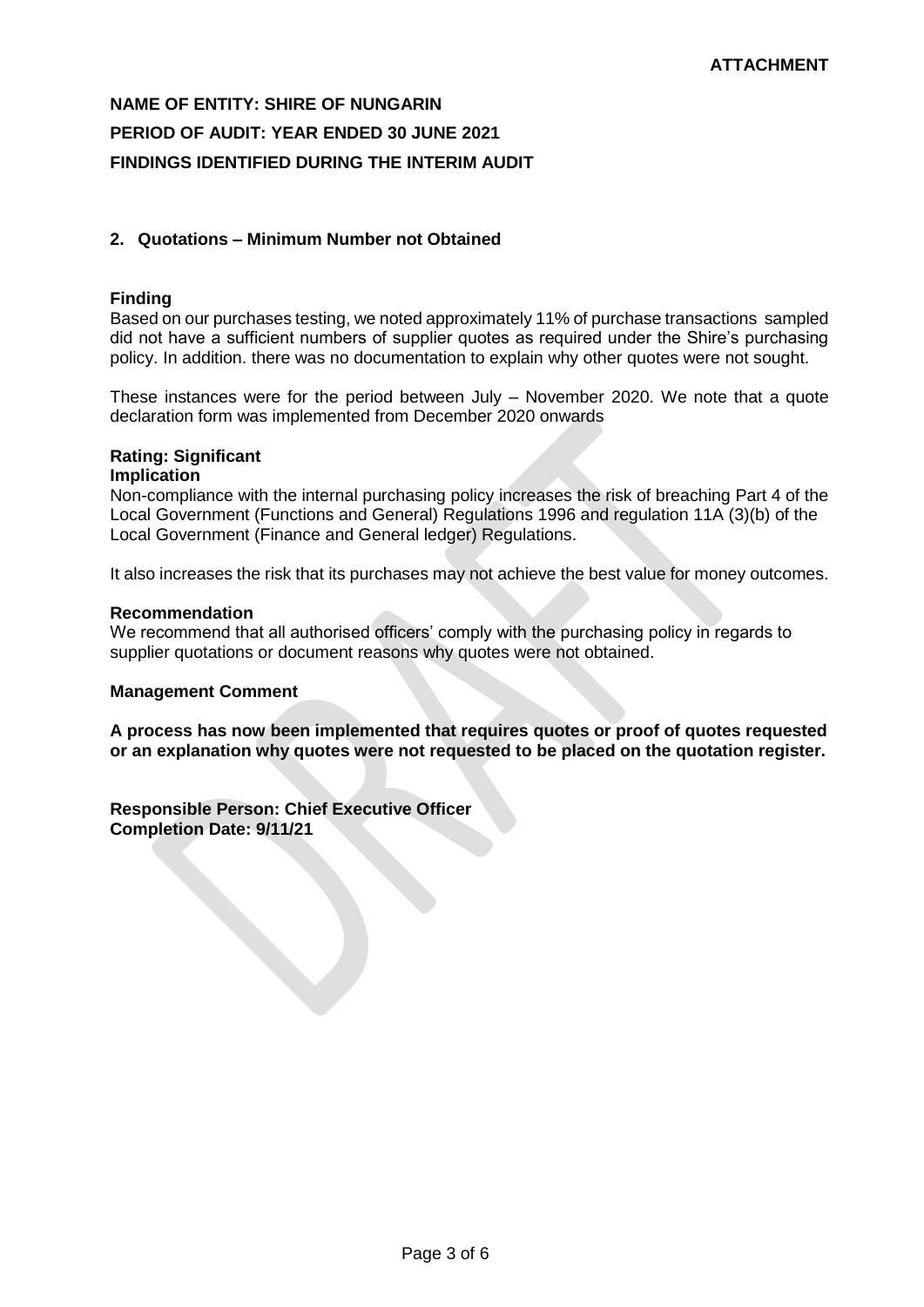# **3. Purchase Orders**

### **Finding**

During our sample testing of payments made during the year, we identified the following:

- 2 supplier invoices where we could not obtain evidence of a purchase order being raised
- 1 invoice where the Purchase Order raised did not include an amount and
- 1 purchase where the purchase order was raised after the invoice was received.

Our payments testing did not identify any anomalies from December 2020 onwards.

### **Rating: Moderate**

#### **Implication**

A purchase order is a key control which ensures that goods are correctly and appropriately ordered and received. Non-purchase order-based transactions carry additional risks and there is no evidence that the ordering of goods or services was approved prior to ordering.

#### **Recommendation**

For all items that require a purchase order, the Shire should ensure that all purchase orders are appropriately raised and approved prior to ordering goods or services.

#### **Management Comment**

**A procedure has been implemented and all staff with authority to sign purchase orders made aware that purchase orders are required to be issued prior to invoices being received. Although allowances are made for purchase order values to be amended should the quoted amount be different to the purchase order. An example of this is were legal advice is requested a purchase order is created at the time of requesting the advice and would be amended to align with the invoice once received as there is no way we would know how long the advice would take to prepare and subsequently invoice amount.**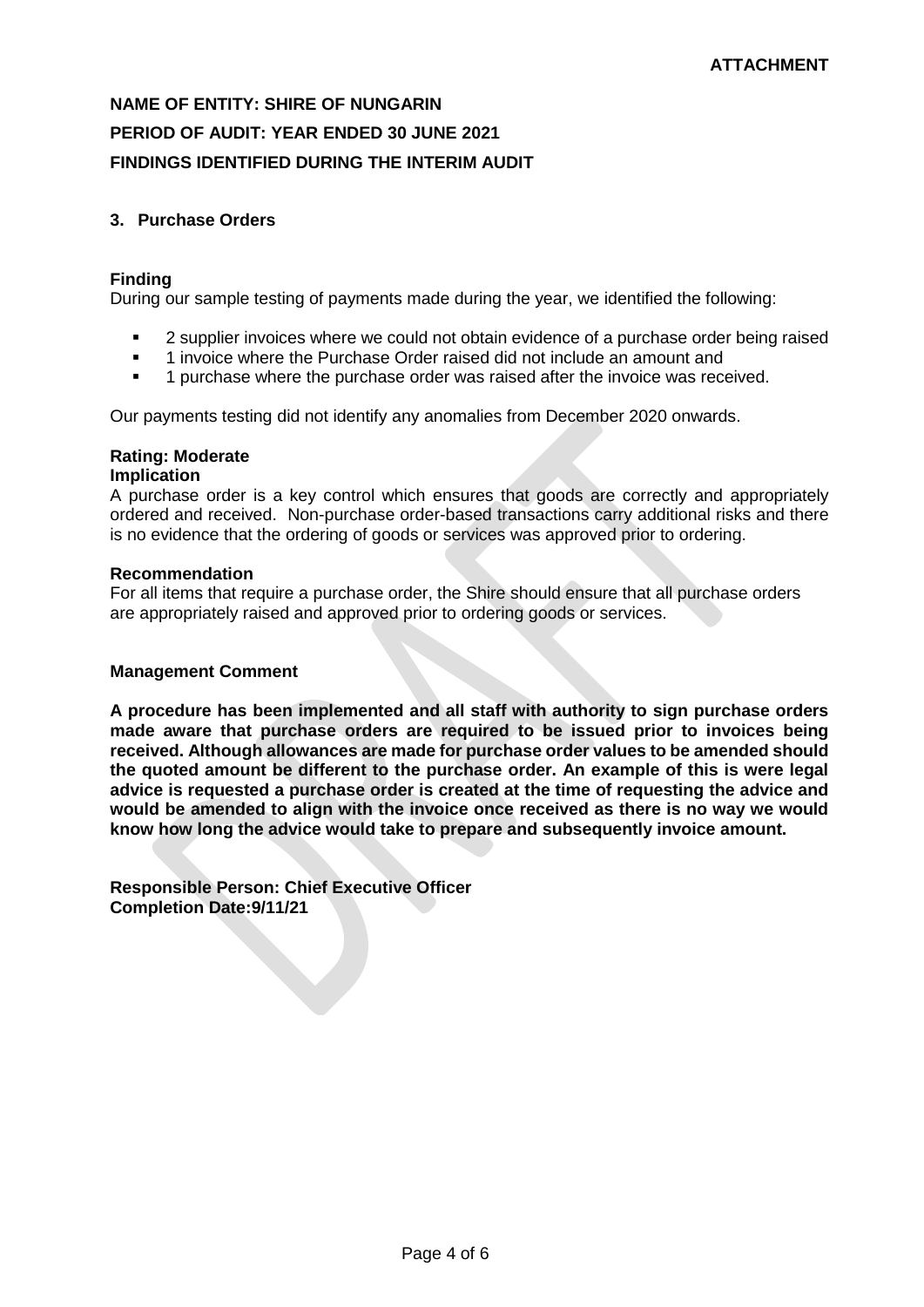## **4. Employment Contract**

### **Finding**

We noted that an employment contract for a recently departed staff member could not be located. We acknowledge that Shire attempted to contact the previous employee to obtain a copy of the employment contract.

# **Rating: Minor**

# **Implication**

Should a dispute arise in relation to the current year's payroll payments, the absence of an employment contracts may make it difficult to resolve the issue.

### **Recommendation**

The Shire should improve its records management processes to ensure that employment contracts are appropriately retained on file.

For this employee, we recommend the Shire write a letter confirming the employee's pay details, including the allowances, and record this in the employee file.

#### **Management Comment**

**A records management system through Synergy Soft has been installed and all records will be backed up electronically. Limited staff have access to the personal files being the Snr Finance Officer and CEO, the file that was missing was the previous CEO's file.**